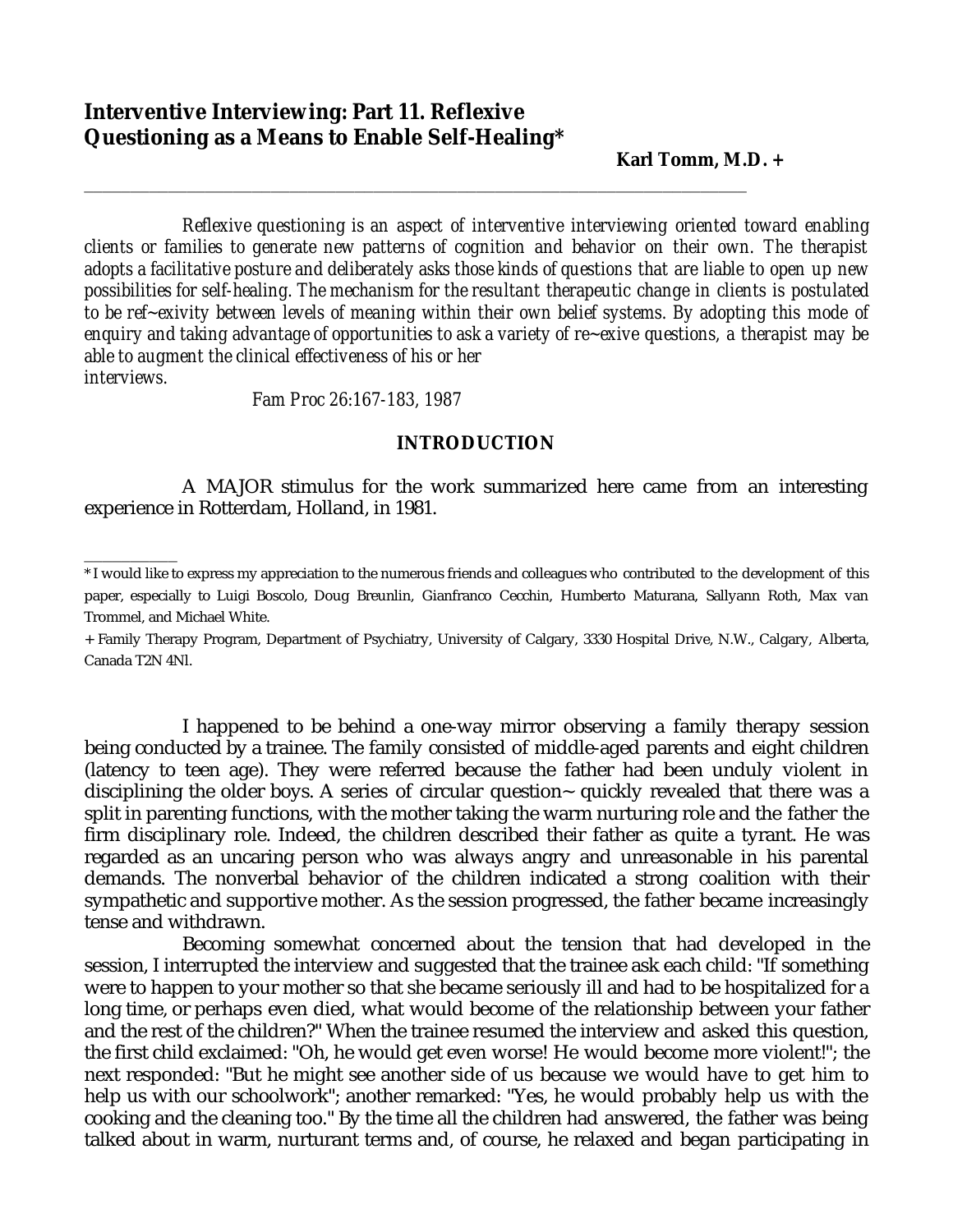the discussion. The intent of the question had been achieved and the trainee moved on to explore other areas of the family's functioning.

Later, during the intersession discussion, the team elaborated a hypothesis about the interpersonal dynamics of the family. There was consensus that the father was heavily blamed and was relatively isolated in the family. This position left him vulnerable to excessive anger and punitiveness. His hostility, in turn, had the effect of bringing the mother and children together, triggering their collective blaming, and maintaining his isolation in a circular fashion. An end-of-session intervention was developed that focused on disrupting this pattern. It took the form of a paradoxical opinion positively connoting the father's uncaring, tyrannical behavior as helping the mother and children to get closer and support one another (for the time being) because he knew how much they would miss each other when the children left home. On hearing this opinion, the children immediately protested, saying that their father was *not* uncaring or tyrannical. They insisted that he was very affectionate and helpful! This response of the family was a surprise to the team, especially after the father had been described so negatively during the initial part of the session. On further reflection, however, it became apparent that while the team had remained preoccupied with the information elicited at the beginning of the interview, the children had altered their views of the father during the course of the session. In other words, the family's orientation toward the father had changed more than that of the team! In retrospect, there was, in fact, no need for the final intervention. 1

How had this change in the family come about? It seemed that the question addressed to the children about the effects of the hypothetical absence of the mother had been instrumental in interrupting the malignant process of blame and had enabled the children to "bring forth" (5) a construal of their father as a caring parent. This altered "reality" not only allowed the interview to proceed more smoothly, but it also had healing potential for family members in that it was then easier for them to explore new patterns of interaction. Thus, the question itself seemed to have functioned as a therapeutic intervention during the process of interviewing. But why was this particular question so therapeutic? How was its impact mediated in the family?

As I pondered these issues, I began looking for other questions that seemed to have similar therapeutic effects. To my delight, it was possible to identify a large number of them. Indeed, it seems that most clinicians use these kinds of questions from time to time, albeit in differing ways and with varying degrees of awareness. After discussing the nature of these questions with a number of colleagues and exploring various possible explanations, I decided to call them "reflexive." Giving these questions a name turned out to be very useful. Reflexive questions became more "tangible and real" to me. I subsequently began employing them more frequently in my practice. In time, I noticed that therapeutic interventions were being introduced in the form of reflexive questions in most of my sessions. The necessity of the formal endof-session intervention began to pale. Sometimes it seemed quite irrelevant, occasionally even contraindicated. What transpired moment to moment during the interview became more important. Although I often still use a carefully prepared final intervention, I now regard it as only one component of the treatment process and not as the essential therapeutic agent, as I once did.

 $\overline{\phantom{a}}$  . The set of  $\overline{\phantom{a}}$ 

<sup>1</sup> It was partly because of this incident that I fis8t came to the conclusion, as indicated in Part I (9) of these papers on Interventive Interviewing, that one could answer "yes" to the que8tion posed by the Milan team: "Can family therapy produce change 801ely through the negentropic effect of our pre8ent method of conducting the interview without the nece88ity of making a final intervention?" (8, p. 12).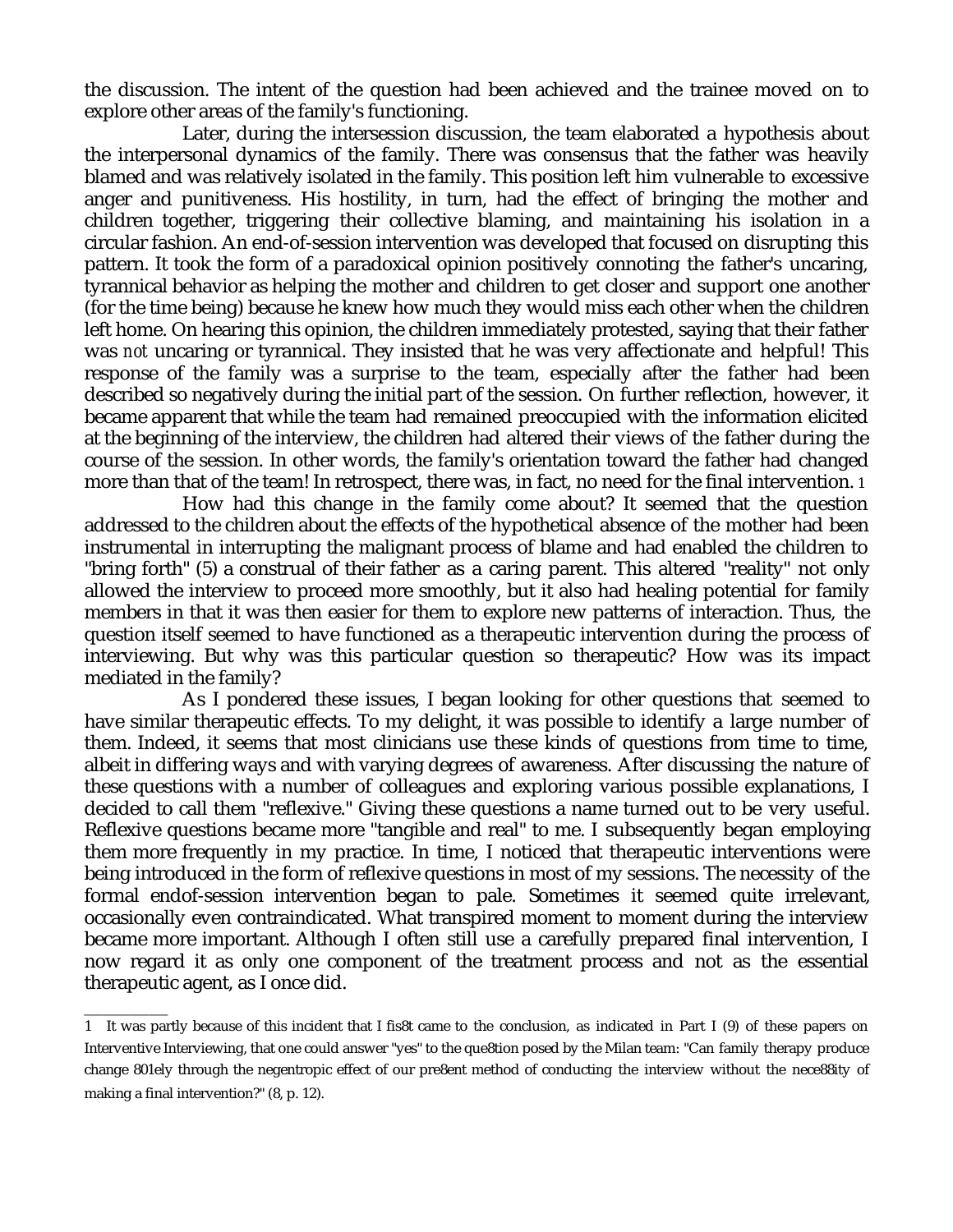The term "reflexive" was borrowed from the "Coordinated Management of Meaning" (CMM), a theory of communication proposed by Pearce and Cronen (6). In CMM theory, reflexivity is regarded as an inherent feature of the relationships among meanings within the belief systems that guide communicative actions. A brief description of Cronen and Pearce's theory will help explain what they mean by reflexivity and why I chose this term to characterize these questions.

CMM theory regards human communication as a complex interactive process in which meanings are generated, maintained, and/or changed through the recursive interaction among human beings. That is, communication is not taken to be a simple lineal process of transmitting messages from an active sender to a passive receiver; rather, it is a circular, interactive process of co-creation by the participants involved. Pearce and Cronen originally set out to differentiate and describe the rules that organize this generative process. Two major categories of rules were delineated: regulative (or action) rules and constitutive (or meaning) rules. *Regulative rules* determine the degree to which specific behaviors ought to be enacted or avoided in certain situations. For instance, a regulative rule in a particular communication system might specify that "when one's integrity is challenged, it is *obligatory* to defend oneself." *Constitutive rules* have to do with the process of attributing meaning to a particular behavior, statement, event, interpersonal relationship, and so on. For instance, a constitutive rule might specify that "in the context of an argumentative episode, a compliment *constitutes* sarcasm or hostility rather than friendliness or respect." CMM theory proposes that a network of these regulative and constitutive rules guide the moment-to-moment action of persons in communication.

Of particular relevance to the notion of reflexive questioning is the organization of constitutive rules. Building on Bateson's (l) application of Russell's theory of logical types, Cronen and Pearce suggest that the communication systems in which human beings are immersed entail a hierarchy. They outline an idealized hierarchy of six levels of meaning rather than just two (report and command levels), as popularized by Watzlawick, Beavin, and Jackson (10) and the Mental Research Institute (MRI) group. These six levels include: content (of a statement), speech act (the utterance as a whole), episode (that is, the whole social encounter), interpersonal relationship, life script (of an individual), and cultural pattern. Following Bateson further, they postulate a *circular* relationship between the levels in the hierarchy (not a lineal one as originally implied by Russell and the early MRI group). For example, not only does the relationship (command level) exert an influence in determining the meaning of the content (report level), but the content of what is said also influences the meaning of the interpersonal relationship. The organizational relationships between any two levels of meaning—content and speech act, content and episode, relationship and life script, cultural pattern and episode, and so on—are circular or reflexive. The meaning at each level turns back reflexively to influence the other. Thus, the Cronen and Pearce hierarchy is not just a simple vertical organization, but a self-referential network.

Cronen and Pearce went on to describe the nature of this reflexive relationship among constitutive rules. At any one moment, the influence of one level of meaning on another, for instance, of item A at one level on item B at a lower level, may appear stronger than, vice versa, the influence of B on A. In this case, Pearce and Cronen would say that A exerts a downward "contextual force" within the hierarchy, with A determining the meaning of B. However, they point out that while the relationship between these levels may appear lineal and stable, with B responding passively to the dominance of A (as if in a vertical hierarchy), the relationship actually remains circular and active. That is, B always continues to exert an upward "implicative force" on A. The circular nature of the relationship becomes more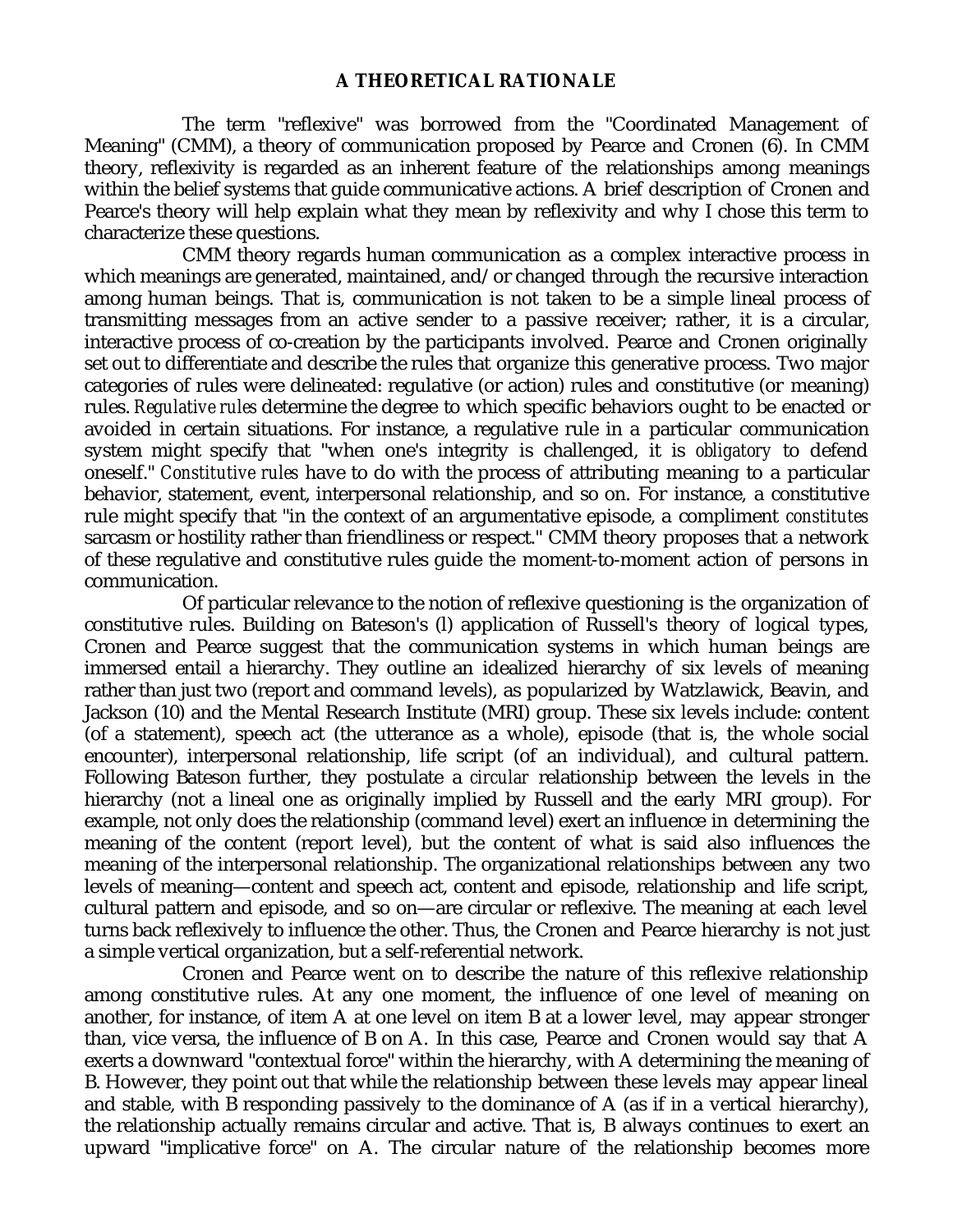apparent as the implications of B for A become more noticeable. For instance, the implicative force of B may be potentiated when connections are made between aspects of B and certain meanings at levels higher than A. Furthermore, if the implicative force of B increases in significance, its influence will eventually *exceed* the contextual force of A. When this happens, the levels in the hierarchy suddenly become reversed. B then becomes the context, and what previously was B's upward "implicative force" now becomes B's downward "contextual force," which then redefines the meaning of A. Depending on the nature of B, such a reversal may result in a dramatic change in the meaning of A. This could produce a sudden change in communicative behaviors because a different constitutive rule now applies.

For example, suppose two individuals have an interpersonal relationship that they consider friendly. Each person would expect to have a friendly episode of interaction if they happened to meet. Thus, their initial actions would tend to be friendly and each would be oriented to interpret the other's actions as friendly. In other words, the meaning attributed to the relationship would provide the contextual force that determines the nature and meaning of the initial behaviors in the interactive episode. But let us suppose that during the episode they entered into a discussion and began to disagree about some issue. If the contextual force of friendliness continued to predominate, they would regard the articulation of the incompatibilities of their respective positions as helpful efforts to clarify and resolve their differences. Their discrepant points of view would, however, still have implications for their relationship; the friendship might become strained. However, if the incompatibilities widened and the disagreement evolved into an angry conflict (perhaps because an ethnic or lifescript issue at a higher level became implicated), the significance of the episode could outweigh the original friendliness of the relationship. If this occurs, a reversal takes place in the hierarchy and the episode of conflict then becomes the context for redefining the relationship. With this recontextualization, the contextual force of the conflictual episode could redefine the relationship as one of competitiveness or perhaps even as one of enmity. When this happens, even a conciliatory statement or an apology is liable to be viewed with suspicion because of the new context. Future episodes of interaction would then begin with different assumptions about the relationship and with different behaviors.

A reversal of this type may have been triggered by the question addressed to the Dutch family. By introducing the hypothetical scenario of the mother's absence (in the form of a reflexive question), the relationship between the children and father was isolated from the mother and the implications of the father's parenting in the family became more apparent. When the "implicative force" of the father's positive contributions as a parent became strong enough (perhaps partly because all eight children were asked the same question and each built on the answers of the others), a reversal took place between levels in the children's hierarchy of meanings so that their construal of their relationship with their father changed from an uncaring one to a caring one. Such a change is therapeutic and potentially healing because it places the father and children in a context that is much more favorable for working toward a mutually acceptable solution.

More recent work in CMM theory has explored two variations in this reflexive relationship between levels of meaning. Cronen, Johnson, and Lannamann (2) suggest that when the contextual and implicative influences become relatively equal, through the activation of inherent reflexivity, a "reflexive loop" is created. Two types of loops are described: strange loops and charmed loops. A *strange loop* denotes a reflexive process in which a reversal of levels results in a major change of meaning, that is, an opposite or a complementary constitutive rule is activated. A *charmed loop*, on the other hand, denotes a reflexive process in which a reversal results in the meanings remaining basically the same.

The change "from friends to enemies" described above, illustrates the effects of a reversal mediated by a strange reflexive loop. It would appear that a similar kind of reversal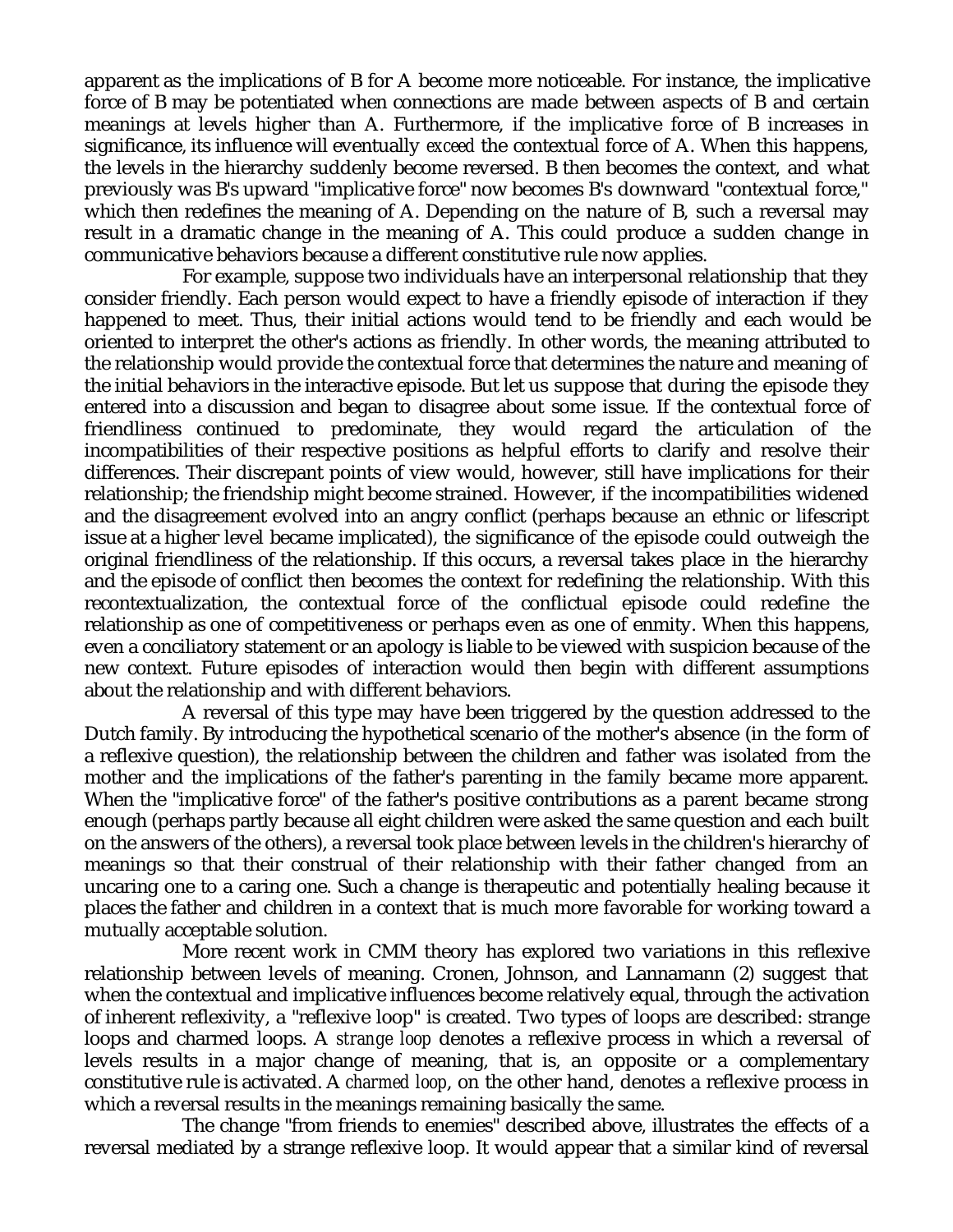occured in the Dutch family, "from uncaring to caring." In other words, the therapeutic effect of the question addressed to the children could have been mediated by a strange loop. In both of the examples cited, the change in meaning mediated by reflexive activity and recontextualization was followed by a dramatic change in behavior: the "friends" became hostile, while the children and father relinquished their pattern of escalating blame. In clinical terms, these changes could be referred to as second-order change (11).

The change associated with charmed reflexive loops is different. Because meanings remain basically the same (despite reflexive recontextualization), only firstorder change occurs in the ongoing behavior. For example, there is little difference in behavior if an amicable episode serves to redefine a friendly relationship as amicable. Similarly, not much changes when a hostile relationship is recontextualized by an episode of confrontation. The changes with charmed loops are not major or dramatic; they tend to be small and subtle. The activation of reflexivity mediated by charmed loops only results in patterns becoming somewhat more generalized or more deeply entrenched. However, the process of generalization and/or entrenchment is extremely important. A therapist can ask questions to facilitate an extension of healthy patterns that already exist in the family, or ask questions to stabilize new therapeutic developments that are still tenuous. In other words, some reflexive questions may realize their healing potential through charmed loops. For example, during the interview with the Dutch family, the trainee conceivably could have gone on to strengthen the change triggered by the initial reflexive question, by asking a further series of reflexive questions as follows: (to mother) "When they are at home, which of the children would be the most likely to see how much your husband does to help them?... Who would be second most likely to notice?... Who third most?"; (to children) "If your father was convinced that, deeper down, you recognized and appreciated the things he does for you, would it be easier or more diflficult for him to tolerate some of your mistakes? . . . When you think of your father as a caring parent, are you more, or less, inclined to do what he asks of you?"; (to father) "If you decided that as a father you wanted to convince Jan that you really cared for him, how would you go about it? . . . If you were to apologize afterwards, when you recognized that you had gone too far in your discipline, do you think he would respect you more as a caring parent, or less?... If your wife decided to try to help him see more of your positive contributions to the family, what might she do?" These questions might have enabled further consolidation of the "new reality" by orienting the family toward perceptions and actions that reflexively supported the new construal of the relationship between the father and the children.

Thus, from a theoretical point of view, the therapeutic effects of reflexive questions may be mediated by strange loops or by charmed loops. The questions themselves remain as probes, stimuli, or perturbations. They only trigger reflexive activity in the connectedness among meanings within the family's own belief systems. This explanation acknowledges the autonomy of the family with regard to what change actually occurs; that is, the specific effects of the questions are determined by the client or family, not by the therapist. Change occurs as a result of alterations in the organization and structure of the family's pre-existing system of meanings. Given this formulation, the basic mechanism of change is not insight, but reflexivity. The organizational alterations do not enter consciousness (even though family members subsequently may become aware of the effects or consequences of reflexive changes). It is on the basis of this possible change mechanism that these questions are referred to as reflexive.`2

By definition then, *reflexive questions are questions asked with the intent to facilitate self-healing in an individual or family by activating the reflexivity among meanings within preexisting belief systems that enable family members to generate or generalize constructive patterns of cognition and behavior on their own.*

\_\_\_\_\_\_\_\_\_\_\_\_\_\_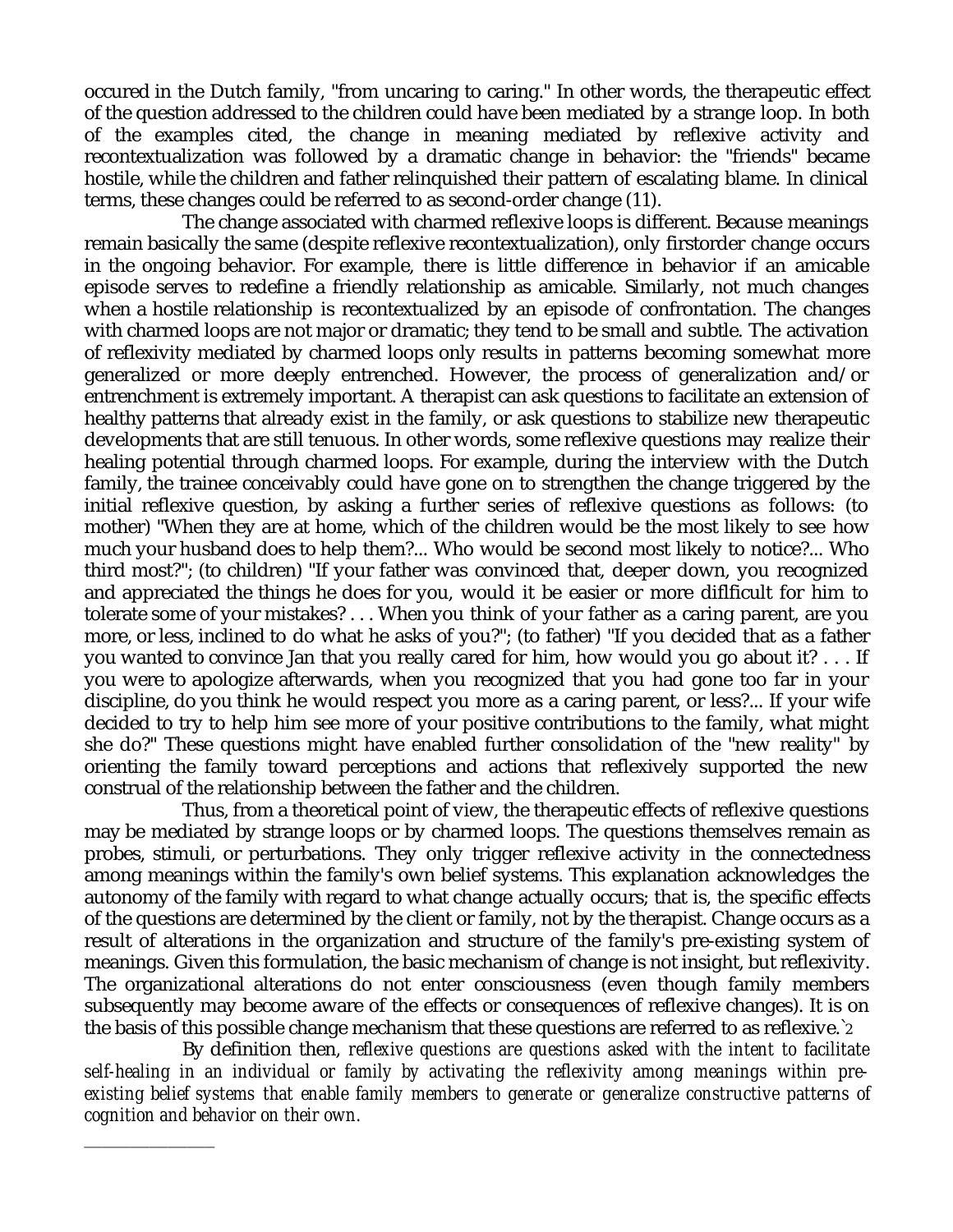2 Although the choice of the adjective "reflesive" wa8 not ba8ed on grammatical usage, a8 with reflexive verb8 (where the 9ubject doe8 80mething to it8elf), the 8imilarity i8 compatible and apt.

It is important to note that the designation of certain questions as reflexive is based on the therapist's *intent* in asking them, that is, to facilitate the family's own selfhealing. The significance of intentionality in distinguishing reflexive questions from other kinds of questions, such as circular, lineal, or strategic ones, will be discussed in Part III. Sufflce it to say here that these questions are not defined on the basis of their semantic content or syntactic structure, but on the nature of the therapist's intentions in employing them. The process of asking them is referred to as reflexive questioning. It implies a carefully considered and deliberate use of language that entails a conceptual posture of strategizing that is facilitative rather than directive.

#### **TYPES OF REFLEXIVE OUESTIONS**

The variety of questions that could be employed reflexively is enormous. They can be as varied as the hypotheses a therapist can formulate about the problems of an individual client or family and the strategies he or she might consider useful in enabling family members to find alternatives in their problem-solving activities. In presenting the notion of reflexive questioning to colleagues, I have found it useful to provide examples of reflexive questions that seem to fall into natural groups: future-oriented questions, observer-perspective questions, unexpected contextchange questions, embedded-suggestion questions, normativecomparison questions, distinction-clarifying questions, questions introducing hypotheses, and process-interruption questions. Although the questions within these groups are linked by one or two basic concepts, there is considerable overlap among them. Their sequence and classification does not provide a recipe for the conduct of an interview. The specific examples are offered only to illustrate the kinds of questions that could be employed to utilize momentary opportunities for therapeutic intervention while respecting the autonomy of the family togenerate solutions on their own. To be appreciated fully as reflexive, each question would have to be placed in the context of a therapeutic scenario like that of the Dutch family and analyzed in terms of the reflexivity of CMM theory.

### **Future-Oriented Questions**

This constitutes an extremely important group. Families with problems are sometimes so preoccupied with present difficulties or past injustices that, in effect, they live as if they "have no future." That is, they focus so little on the time ahead of them that they remain impoverished with respect to future alternatives and choices. By deliberately asking a long series of questions about the future, the therapist can trigger family members to create more of a future for themselves. Members of "present-bound" or "past-bound" families may not be able to answer these questions during the session. But this alone should not deter the therapist from asking them. Family members often "carry the questions home" and continue to work on them on their own. Future eventualities do, of course, have significant implications for present commitments and behavior. It is through these implications that future questions realize their reflexive effects. 3

One can delineate several subtypes of future-oriented questioning. The most straightforward and simple is *to cultivate family goals*: collective goals, personal goals, or goals for others. For example, one might ask an adolescent daughter who is underachieving at school: "What plans do you have for a career? ..... What else have you considered? .... How much formal education do you think you would need?... What kinds of work experience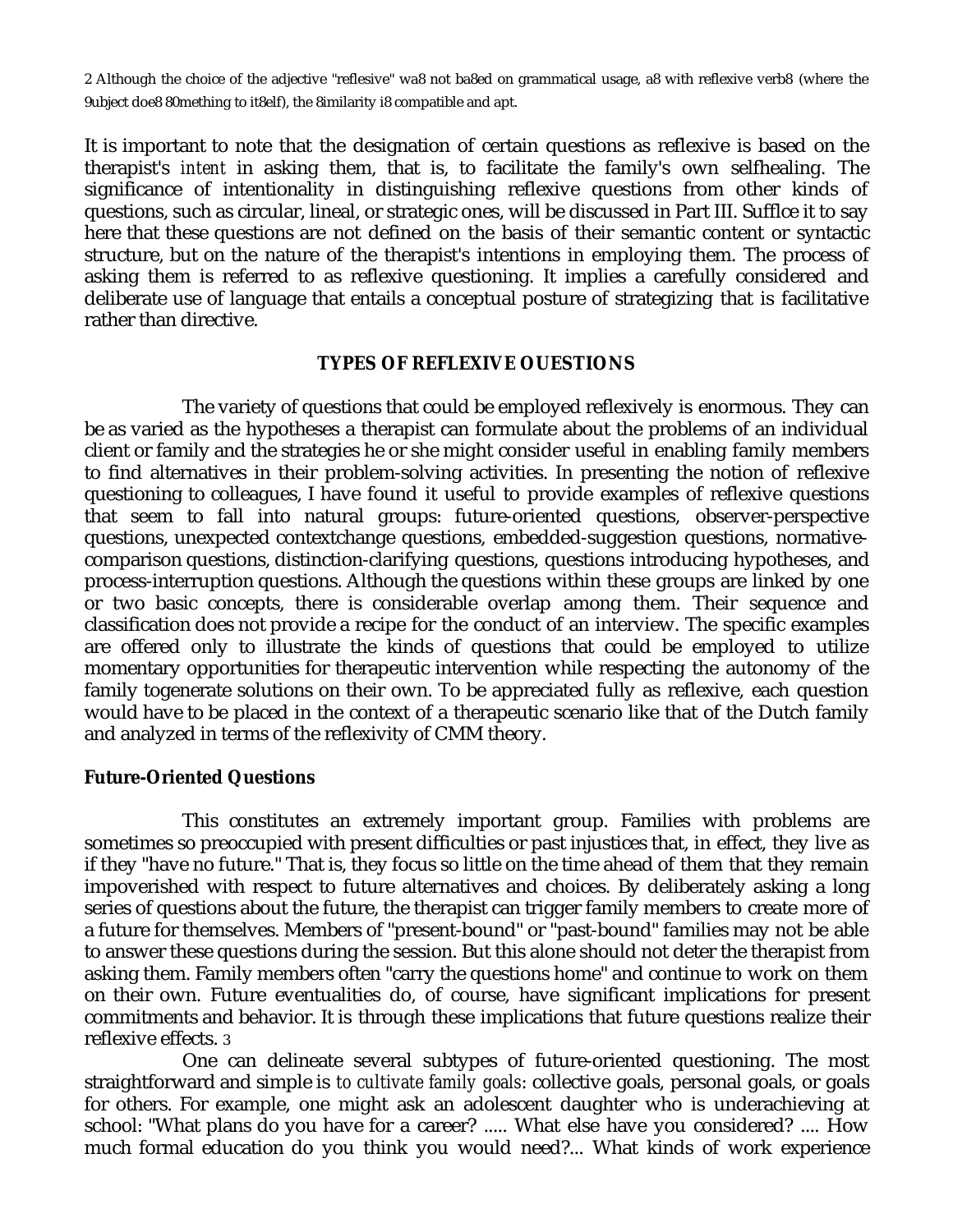would be useful in getting that sort of job? .... How will you go about getting it?"; (to parents)

3 U8ing a different theoretical frame, Penn (7) ha8 described the u8e of future que8tion8 a8 a "feedforward" technique.

 $\overline{\phantom{a}}$  , where  $\overline{\phantom{a}}$ 

"What accomplishments do you have in mind for your daughter?... What would be reasonable for the next year?... Are there any goals that you all agree on and see yourselves working toward together right now? ....How do you plan to help her reach these goals?" If the therapist thought it useful for family members *to operationalize vague goals*, he or she might ask: "How will you know when that goal has been achieved? . . . What would she have to do to show that she had completed it? . . . What specific behavior would be the most convincing to you?" In asking these questions reflexively, the therapist is less interested in the particular content of the answers than in the fact that family members entertain the questions and begin to experience the implications that the answers might have. Nevertheless, the answers do become a useful source of data for the therapist's ongoing hypothesizing and strategizing about what further questions to ask.

Further future-oriented questioning that follows naturally might be *to explore anticipated outcome*: "How much progress do you think she actually will make in the next month?... In six months?... Who would be the most surprised if she exceeded that objective?... Who is most liable to be disappointed if she fell short? .... How would this disappointment show?" If the therapist wanted *to highlight potential consequences* that might arise when certain patterns continued, she or he might ask: "If your husband continued to show his disappointment the way he does now, what do you expect would happen to their relationship?... What about in 5 years from now? . .. What kind of fatherdaughter relationship would have resulted by then?" *To explore catastrophic expectations* is a way to facilitate the exposure of covert issues so that they can be dealt with more overtly. For instance, one might ask overprotective parents: "What are you worried might happen when your daughterstays out go late?... What is the worst thing that comes to mind?"; (to daughter) "What do you imagine your parents are most afraid of? . . . What terrible things do they expect might happen that keeps them awake at night?" When family members are reticent to be open, these questions can be followed by others *to explore hypothetical possibilities*: (to daughter) "Do you imagine that your parents might be worried about your getting into drugs or alcohol? . . . Are they afraid that you might get pregnant?... Are they even too afraid to mention this fear because they think it might offend you?"; (to parents) "If you did raise these worries with her, do you think she would take it as a lack of trust? . . . As an intrusion into her privacy? . . . Or as an indication of your caring as a parent?" Additional questions could be used *to suggest future construal and/or action*: (to parents) "If you decided that you really cannot control her sexual behavior, felt that she needed to know more about the risks of pregnancy, and suggested she see the family doctor about birth control pills, would she take this as permission for sexual promiscuity or as an indication of your support for her to take more responsibility for her own life and behavior?... If she became indignant, or even furious, when some guy got fresh and tried to take advantage of her, would you be surprised?; (to daughter) Would your parents support you if you raised assault charges against him?"

Future-oriented questions that *introduce hypothetical possibilities* allow the therapist to share his or her own ideas in a process of co-creating a future together with the family. They can be used to stimulate families to entertain possibilities that they may never have considered on their own, yet are compatible with their preexisting values and beliefs: (to parents) "Can you imagine that her heavy commitment to being with her friends and, in so doing, developing excellent social skills, could result in a successful career in the field of promotions?

. . . With her talent for talking, how do you think she would do in sales?... How do you think she would score on 'human relations' in an aptitude test? . . . Is that kind of testing available at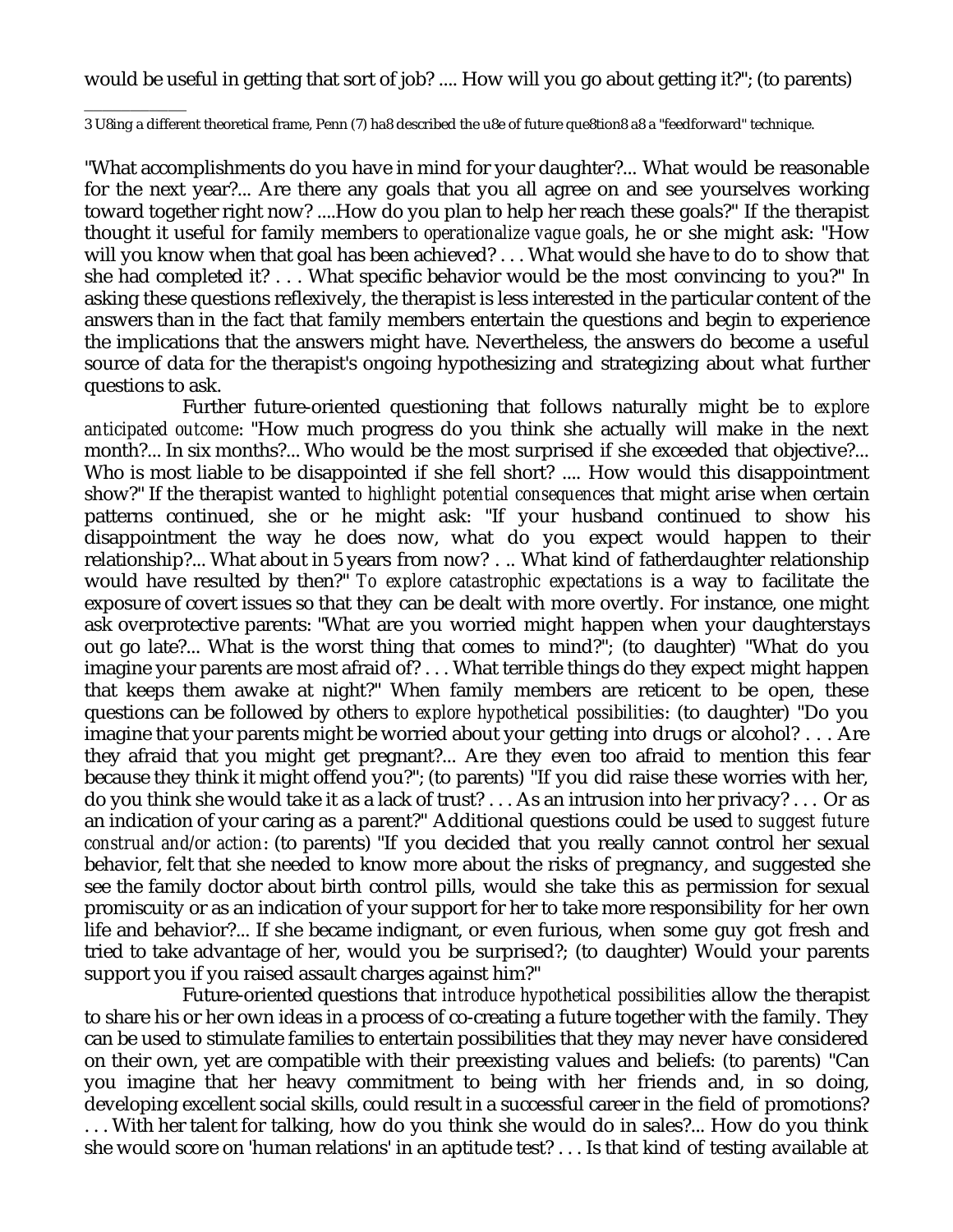school? . . . Where could you get it?" What is so enticing about hypothetical future questions is that they offer unlimited opportunities for a therapist's creative imagination. The question format can even be used *to introduce stories and to pose dilemmas*: (to daughter) "Let us imagine your sister meets a young man that she likes a lot, and he cares enough about her to try to get her to stop drinking, do you think she would be more willing to listen to his advice than that of your parents? . . . What do you think your parents might do if they did discover that he had more influence on her than they? . . . Would they still refuse to let her go out, or would they encourage her to spend time with such a friend?" Future questions can also be employed *to instill hope and to trigger optimism*: (to parents) "When [not if] she does find a way to take better care of herself, who will be the first to notice?... In what way will your relief or gratitude show? . . . How will it improve your relationship?... Who would be the first to suggest the change be celebrated?"

# **Observer-Perspective Questions**

This group of questions is based on the assumption that becoming an observer of a phenomenon or a pattern is a necessary first step toward being able to act in relation to it. For instance, it is impossible to empathize with another person when one is unable to make some observations of the experiential conditions of the other. In addition, when family members do not recognize how they are inadvertently hurting each other and themselves in the process, they cannot apply their good will to correct their own behavior. Observer-perspective questions are oriented toward enhancing the ability of family members to distinguish behaviors, events, or patterns that they have not yet distinguished, or to see the significance of certain behaviors and events by recognizing their role as links or connections in ongoing interaction patterns. Asking a series of these questions often helps family members to "open their eyes" and develop a new awareness of their situation. It is, of course, possible to make direct statements and point out certain circumstances to family members, instead of trying to achieve this indirectly by asking questions. This may be much more efficient and more desirable on some occasions. However, there are advantages to creating a context in which they can generate the new distinctions for themselves. First, family members are stimulated to develop better observational skills when asked to reflect on their own behavior and interaction patterns. Second, when they actually draw new distinctions on their own, they experience the heuristic observational resources in themselves and other family members and develop greater confidence in their own healing potential. Consequently, they develop less dependency on the therapist and on therapy.

Observer-perspective questions may be categorized according to the person being asked to comment and the person(s) or relationship(s) being asked about. For instance, questions addressed to an individual may be used *to enhance self-awareness*, that is, to become a better observer of oneself: "Just how did you react? . . . How did you interpret the situation that triggered those feelings?... When you responded the way you did, how did you feel about your reaction?... What else could you have done? . . . If you had the chance, what would you do differently?" Questions about another's experiences may *encourage "other" awareness*: "What did he think about it? . . . What do you imagine he experiences when he gets into a situation like that?... When he thinks that way, how does he feel?" These are sometimes referred to as mind-reading questions. They may be elaborated further *to explore interpersonal perception*: "What does he think that you think is going on when he threatens suicide? . . . If he got the impression that you thought he was not really that upset and was just trying to get attention, do you think he would feel less suicidal or even more?" Questions asked *to explore interpersonal interaction* focus on behavior patterns and may include or exclude the person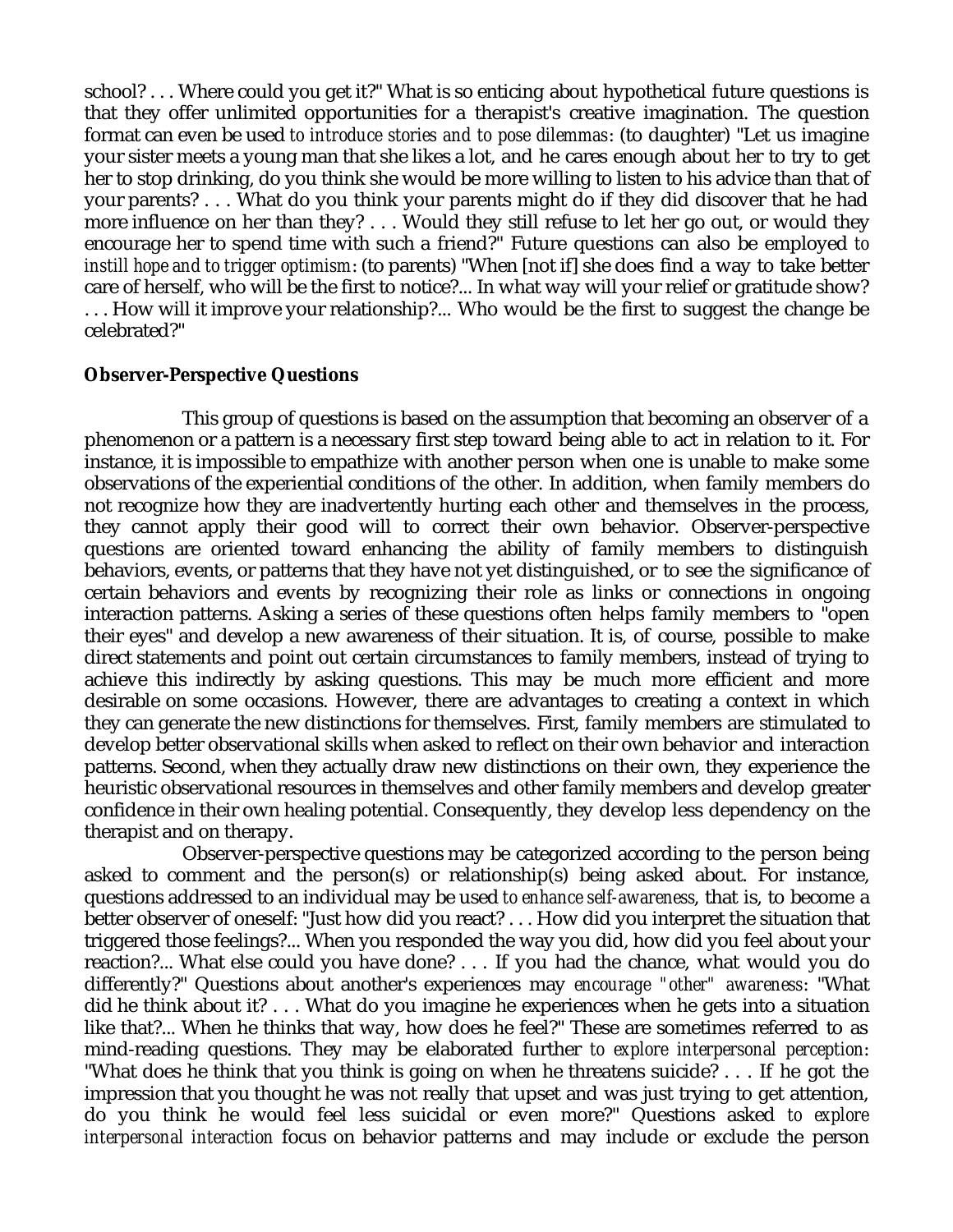being addressed. They are extremely useful in drawing attention to the recursiveness of behavior patterns in dyadic, triadic, or more complex relationships. For instance, to help a married couple to see the circular nature of their interaction one might ask the wife: "What do you do when he gets depressed and withdraws? ... And when you get frustrated and angry, what does he do?"; and then the husband: "What do you do when she gets frustrated and angry?... And, when you get depressed and withdraw, what does she do?" It is easier for a couple to interrupt such a pattern when they can see the circular patterning of it than when they are limited to seeing only their own lineal reactiveness. In systemic therapy, "triadic questioning" refers the use of a series of questions that are addressed to third parties about interactions between two (or more) other persons. In other words, triadic questions explore interpersonal behavior patterns that do not include the person being addressed, thus enabling that person to become a more neutral observer: "When your father gets into an argument with your sister, what does your mother usually do? ... Does she get involved or stay out of it?... When she gets involved, does she usually take his side or hers? . . . When she takes your sister's side, what does your father do? . . . Does he feel betrayed by her or does he appreciate her involvement to help him realize he has gone too far?" These kinds of questions are often used for assessment purposes, but they may also be used reflexively.

One advantage of seeing family members together in family therapy, rather than alone in individual therapy, is that the process of asking questions of one family member in the presence of others always places the others in the position of being observers. These "passive" observers obtain a great deal of information. Not only do they see and hear the overt responses of the person being addressed and see the nonverbal responses of others, they also obtain information from their own private responses to the questions, from "the differences" between their private responses and the addressee's actual responses, and from "the differences" between how the addressee did respond compared to what the observers may have anticipated. These phenomena are always taking place in marital and family therapy, but they may be used deliberately (through the use of observer-perspective questions) to help family members to see or hear certain things. To do so effectively, the therapist must become sufficiently coupled with family members to see what they are seeing and are not seeing, and hear what they are hearing and are not hearing. In other words, therapists should strive to observe their clients' observing, and listen to their clients' listening, as they strategize about precisely what questions to ask.

It is interesting to note that individuals do not necessarily have to become conscious of an observation for it to have an effect on their behavior. The phenomena and the connections implied in the therapist's questions or in the family's answers may be recognized nonconsciously and still trigger a change in patterns of thought and action. On the other hand, explicit awareness of an object or process is necessary for family members to act on it with conscious intent. Thus, observer-perspective questions may operate at two levels of complexity with respect to the observer/listener.

### **Unexpected Context-Change Questions**

Every quality, meaning, or context may be regarded as a distinction that is made in contrast to some other distinction, that is, to an opposite or a complementary quality, meaning, or context. Yet, the act of drawing a particular distinction often masks its complement or opposite. It is easy to forget that "the bad" exists only in relation to "the good" and that sadness and despair exist only in contrast to happiness and hopefulness. Questions to trigger an unexpected change in context focus on bringing forth that which has been masked or lost. Family members often get themselves locked into seeing certain events from one perspective, and their behavioral options are constrained accordingly. They may need help to see the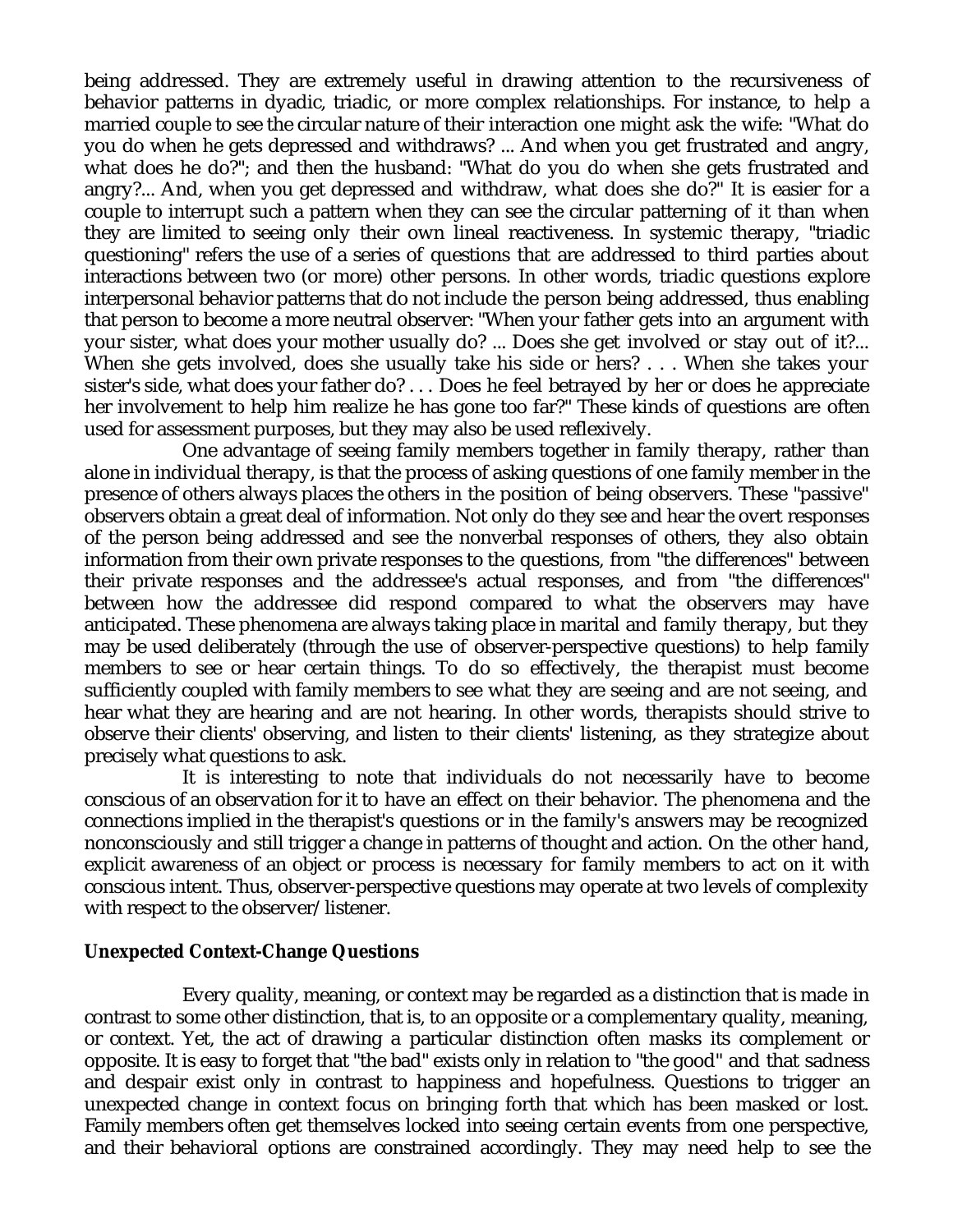reciprocal view in order to open up new possibilities for themselves. A few well-placed questions can sometimes do this, that is, pry them free of a limiting cognitive set and enable them to entertain other perspectives.

One subtype of unexpected contextchange questioning is to explore opposite content. For instance, a couple came in complaining about the wife's depression. They explained how they had endured a long series of serious physical illnesses in various members of the nuclear and extended families over the past few years. The wife had been deeply involved with problems posed by these illnesses, and she continued to be heavily preoccupied with them. Her despondency was easy to understand. A reflexive enquiry along the following lines triggered a transformation: "When was the last occasion that the two of you had a good time together? . . . What do you do these days that you find enjoyable?... What kinds of events do you usually celebrate? . . . What about together as a whole family? . . . What kinds of things are you most grateful for?" The wife suddenly realized that they were all still alive, they had a good income, a comfortable home, and so on. At the next session the couple cheerfully announced that they had decided to terminate therapy and were taking a holiday "for the first time in years."

An intermittent question or two that introduces the opposite or complementary side of an issue can enhance the interest of family members in the proceedings as well as loosen fixed patterns of perception and thought. For instance, in the context of complaints about incessant arguing and fighting (which are taken for granted as unwanted), one could *explore an opposite context*: "Who in the family enjoys the fighting the most?... Who would experience the greatest emptiness and loss if it all suddenly stopped?"; or *explore opposite meaning*: "Who would be the first to recognize that father gets angry because he cares too much rather than too little?" Similar kinds of questions may be formulated *to explore a need to conserve the status quo*: "Let us assume that there was an important reason for you to continue in this uncomfortable pattern, what could it be?... What is happening in your family that needs this kind of behavior? . . What other more serious problem may this difficulty be solving or preventing?" The latter line of enquiry is, in fact, a method of triggering the family to generate their own positive connotation of problematic patterns.

These questions also can be used *to introduce paradoxical confusion*: "How good are you at stealing? . . . How come you get caught so easily? . . . Can you not steal any better than that?" The implications of such questions stir up a paradox: stealing is good, yet it is bad; getting caught is bad, yet it is good. With care, these questions can even be used *to join feared impulses* transiently: "Why is it that you have not killed yourself already?... Which ideas and thoughts need to die?... Are there some patterns of behavior that do, in fact, need to be destroyed and buried?" When addressed to a client who has become entrapped in a struggle against suicidal thoughts, these questions may be experienced as liberating, and facilitate a fresh re-evaluation of the situation.

### **Embedded-Suggestion Questions**

These questions are helpful when family members need to be nudged along with a little more specificity. In each question, the therapist includes some specific content that points in a direction he or she considers potentially fruitful. However, when the therapist begins to push a client too hard, for instance, to see problems or solutions the same way he or she does, these questions become strategic (see Part III). This may not necessarily be problematic for the therapy but it sometimes leads to quasilecturing. The temptation to "drive home" the therapist's "truth" can be minimized if, immediately after having asked the question, the therapist moves quickly back to a posture of neutrality and accepts the family's responses,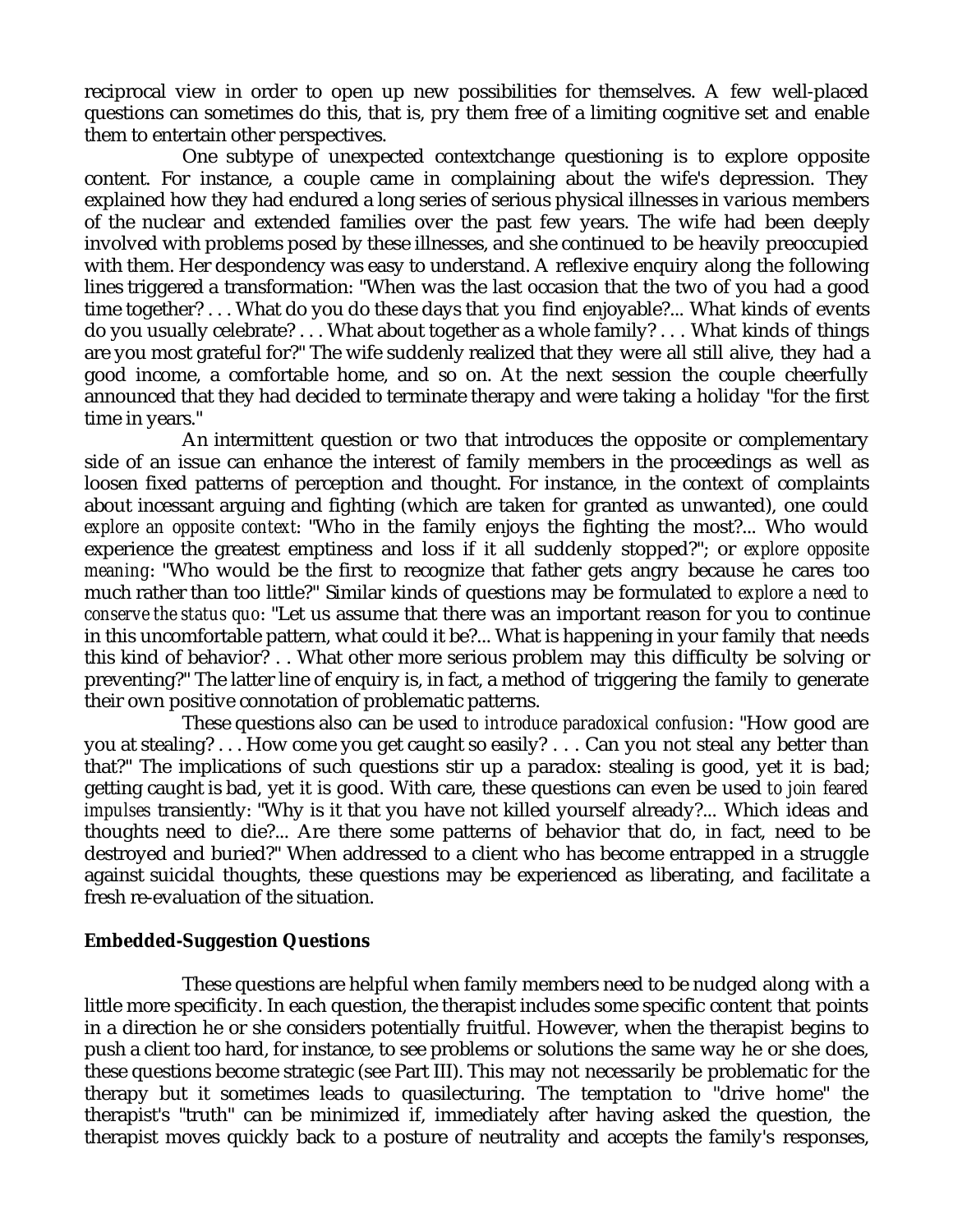whatever they might be.

A wide variety of suggestions may be embedded in a question. For example, one may *embed a reframe*: "If, instead of your thinking that he was being willfully stubborn, you thought that he was just confused, so confused he did not even know he was confused, and that he simply did not understand what you wanted of him much of the time, how do you imagine you might treat him?"; *embed an alternative action*: "If, instead of withdrawing or leaving when she got upset, you simply sat with her or perhaps even put your arm around her shoulder, what would she do?... If you persisted for a few minutes in a quiet and gentle manner despite a half-hearted rejection, would she be more likely to accept your caring initiative as genuine?"; *embed volition*: (regarding an anorectic) "When did she decide to lose her appetite?... When she decides to stop eating, what is it that she is on strike about?"; *embed an apology*: "If, instead of not saying anything and avoiding her, you admitted you made a mistake and apologized, what do you think might happen?"; *embed forgiveness*: "When the time came that she was ready to forgive you, would she do so silently or would she be explicit about it? . . . To what extent would you be able to forgive yourself?"

Any question may be analyzed on a posthoc basis as containing one or more embedded suggestions. However, to be considered a reflexive question, the embedding would not have occurred inadvertently but, rather, deliberately as a part of the therapist's therapeutic intent.

## **Normative-Comparison Questions**

Individuals and families with problems tend to experience themselves as deviant or abnormal. They inevitably develop a longing to become more normal. A therapist may take advantage of this desire and help family members orient themselves toward healthier patterns by asking them to make relevant comparisons. For instance, if conflict is typically suppressed in a family, one might ask questions *to draw a contrast with a social norm*: "Do you think that you are more open about your disagreements than most families, or less?... Do you know some healthy families that are able to express their frustration and anger openly? . . . Can you imagine that they actually find it useful to express their frustration in order to clarify important underlying issues?" Questions also could be used *to raise a contrast with a developmental norm*: "In most families at this stage in life, boys are closer to their fathers. What is keeping Juan so close to his mother?"; or *to contrast a cultural norm*: "If you were an English-American family, do you think there would be less involvement between your wife and son?" The latter would, of course, only be appropriate if the family were of a different ethnic origin and were interested in becoming more acculturated. By drawing attention to specific ways in which the family deviates from a norm, the therapist helps connect relevant lowerlevel meanings to higher-level cultural patterns, thus triggering changes in the reflexive organization of the family's own belief systems.

The implications of normality may be employed in another manner. Rather than focus on differences, the therapist could highlight similarities. This would be indicated if the therapist felt that the perceived deviation from normal was generating progressive isolation and alienation. To emphasize differences in such a situation could risk further alienation and actually interfere with the family's ability to draw on "normal" social solutions. Thus, instead of drawing a contrast with normality, one could work on helping family members redefine themselves as normal. For instance, some questions could be oriented toward *social normalizatio*n: "All families have problems dealing with anger. When did you first realize that you had the same difficulty?"; toward developmental normalization: "Since most families eventually have to struggle with the problem of children leaving home, who do you know of that would understand your situation most readily because they had just been through it? . . .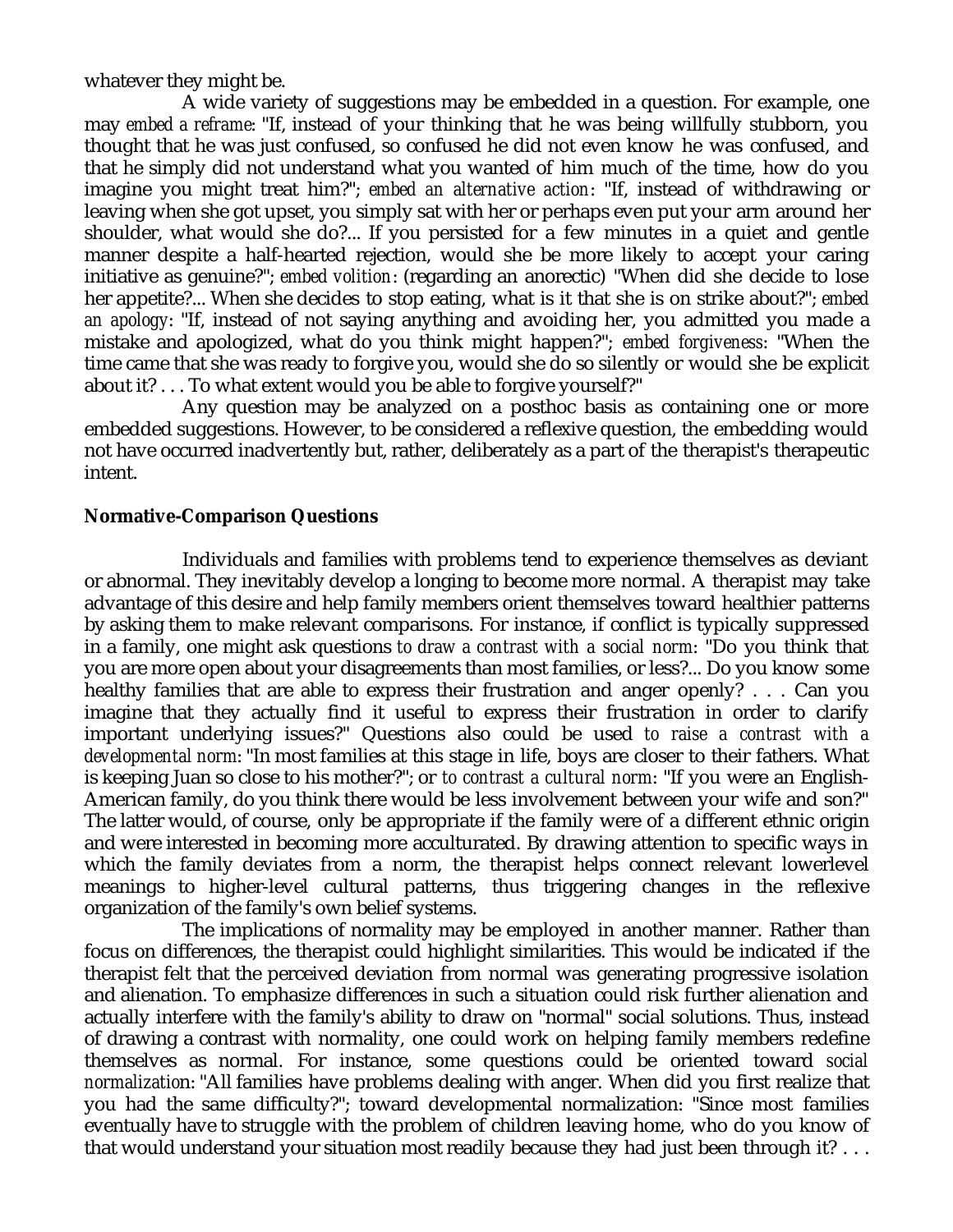Which parent do you imagine typically has the most difficulty?"; or toward *cultural normalization*: "If your mother found out that most American mothers have a terrible time when the last child leaves home, would she be surprised?"

It is useful for therapists to think in terms of generating a process of *inclusive normalization* when formulating questions to facilitate a sense of belonging for an alienated individual. For example, when someone is suicidal, one might ask another family member: "Do you imagine she feels isolated and disconnected from everyonewhen she feels suicidal? . . . Would she be surprised to find out that most people have suicidal thoughts at some time during their lives? . . . Say one of her friends confided in her and admitted that she also had suicidal feelings, would she believe her? . . . Say she found out that an acquaintance actually did attempt suicide once, do you think she would be shocked? . . . If she realized how common these issues were, would she more likely be able to talk about them?... Would you be surprised if some day she mustered up the courage to ask someone else how he or she got through a similar difficult time?... What do you imagine helps most people find solutions other than suicide?" By addressing these questions to another person in the presence of the suicidal individual, the latter is given more space to entertain the questions and their implications. This is desirable when the social expectations for an explicit response from an isolated individual might inadvertently generate further alienation.

If the alienated individual is a child, it is useful to orient the inclusiveness to the family: "Say everybody in the family stole something at some time in their lives, who do you imagine may have stolen the most?. .. The second most? ... And then who? . . . Some people are so good at lying and stealing that no one ever knows. Who in the family do you imagine might have been the best at it?... Second best?... Who had the most difficulty stopping? . . . Second most?" A series of questions like these could enable a child, who has become isolated, defensive, or defiant because of judgmental family reactions toward lying and stealing, to become reconnected as a "normal" member so that corrective efforts are more likely to be heard, accepted, and heeded.

### **Distinction-Clarifying Questions**

Introducing or clarifying a key distinction can have major implications in any system of beliefs. These implications may be quite therapeutic, especially when there is considerable confusion surrounding the issues related to the problem. For instance, when family members' causal attributions are not clear, the chances of being consistent or coordinated in problem-solving efforts is unlikely. A therapist could ask a series of questions with the intention of helping *to clarify causal attributions* that are already held by family members but that are inconsistent or unclear. When such confusion is covert or pervasive, it is often useful to ask the same question of several family members and to approach the same issue from different points of view in order to give family members ample opportunity to entertain the ramifications of the distinctions. In a recent case that was referred because an adolescent girl was apprehended during a major theft after recurrent stealing episodes, the same basic question was addressed to each family member about every other member's views and finally about their own: "Do you think that your father (your mother, your brother, your sister, or you yourself) sees stealing as more 'socially bad,' more 'psychologically sick,' or more 'sinful'?" This series of questions helped clarify underlying assumptions about the nature of the problem and inconsistencies in their corrective efforts. One unexpected consequence was the father's initiative (after the session) to mobilize some helpful religious resources. Another was the daughter's clear recognition of the legal risks involved, which she then used successfully to curtail the temptations she often faced. Similar questions may be used to clarify family members' assumptions about the degree to which various biological, psychological, or social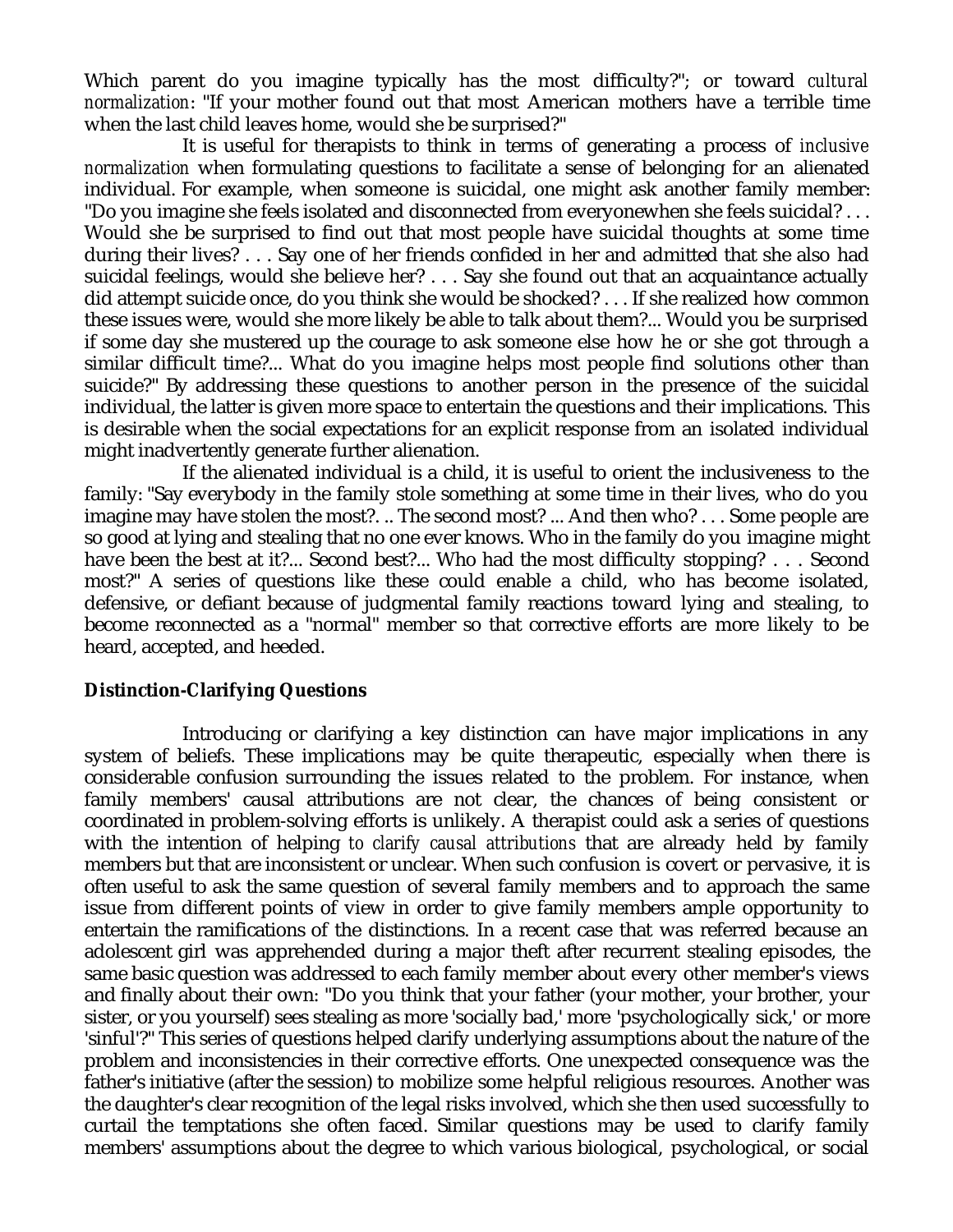factors are operating in the maintenance of a variety of problematic behaviors. Different assumptions do, of course, have different implications for problem solving.

A variety of questions may be used *to clarify categories*: "When she is crying, is it because she is whining to get her way or is she weeping out of emotional pain? . . . Do you think your father has even more difficulty telling the difference between whining and weeping,"; *to clarify sequences*: "Did you take the pills [regarding an overdose] before or after the discussion about leaving home?"; and *to clarify dilemmas*: "What is really most important for you, being highly successful in your career or having a rich family life?... If it were impossible to have both, in which would you prefer to invest your limited time and energy? ... Who would be the first to recognize that in an effort to avoid facing this dilemma you might, indeed, be sacrificing both?" Clarifying questions may operate either by *separating* components of a pattern and thereby decomposing vagueness or by connecting elements into a pattern thereby creating new units of distinction. The latter can sometimes be achieved with questions that deliberately *introduce a metaphor*: "Is he getting to be more and more like a porcupine, the closer you get the sharper and more prickly he becomes?... Or is he getting more like a watermelon seed, the harder you press him, the further he flies away?", or *introduce hypotheses*, a major group that will be discussed below.

A therapist's attention to the distinctions made by family members may be useful in another way. When families have been stuck in problematic patterns for a long time, it is reasonable to assume that some family members are probably holding some crucial distinctions with too much clarity or too much certainty. This would, of course, constrain their ability to entertain alternative distinctions. The therapist may be able to assist the family in opening up new domains by identifying the crucial underlying presuppositions and ask questions *to invite uncertainty*: "How long have you had these ideas?... When did you first begin to think that way? . . . If you did happen to be mistaken, how could you find out?... How long would it take for you to see that the situation may not, in fact, be as it appears to be? . . . If you were blind to what kept these things happening, who would be the first to see your blindness? . . . Is there anyone who would bother to try to convince you that your views were mistaken?... Would you ever actually invite someone else to help you see what you cannot see? . . . Whom do you respect enough that you could believe, if they had ideas different than yours?" To be reflexive, the tone with which these questions are asked would have to be neutral and the posture of the therapist one of acceptance. Otherwise, they could constitute a strategic confrontation.

# **Questions Introducing Hypotheses**

Clinical hypotheses are tentative explanations that serve to orient and organize the therapeutic behavior of therapists. It is reasonable to assume that they also could serve to orient and organize the selfhealing behavior of family members. If there is no good reason to withhold the therapist's working hypothesis, he or she may enrich the family's ability to find new solutions on their own by introducing heuristic hypotheses in the form of questions. The question format tends to convey the tentativeness that is important in systemic hypothesizing, compared to a direct statement or explanation that implies more certainty. If the hypothesis is coherent and fits the experiences of family members, immediate and dramatic changes may take place. If not, the family often provides highly relevant information for the therapist to revise or elaborate the hypothesis. To have an impact, the hypothesis need not be comprehensive or complete. Partial hypotheses can be very useful. Indeed, the therapist and family can begin to function almost like a clinical team to co-create a more systemic understanding of the situation.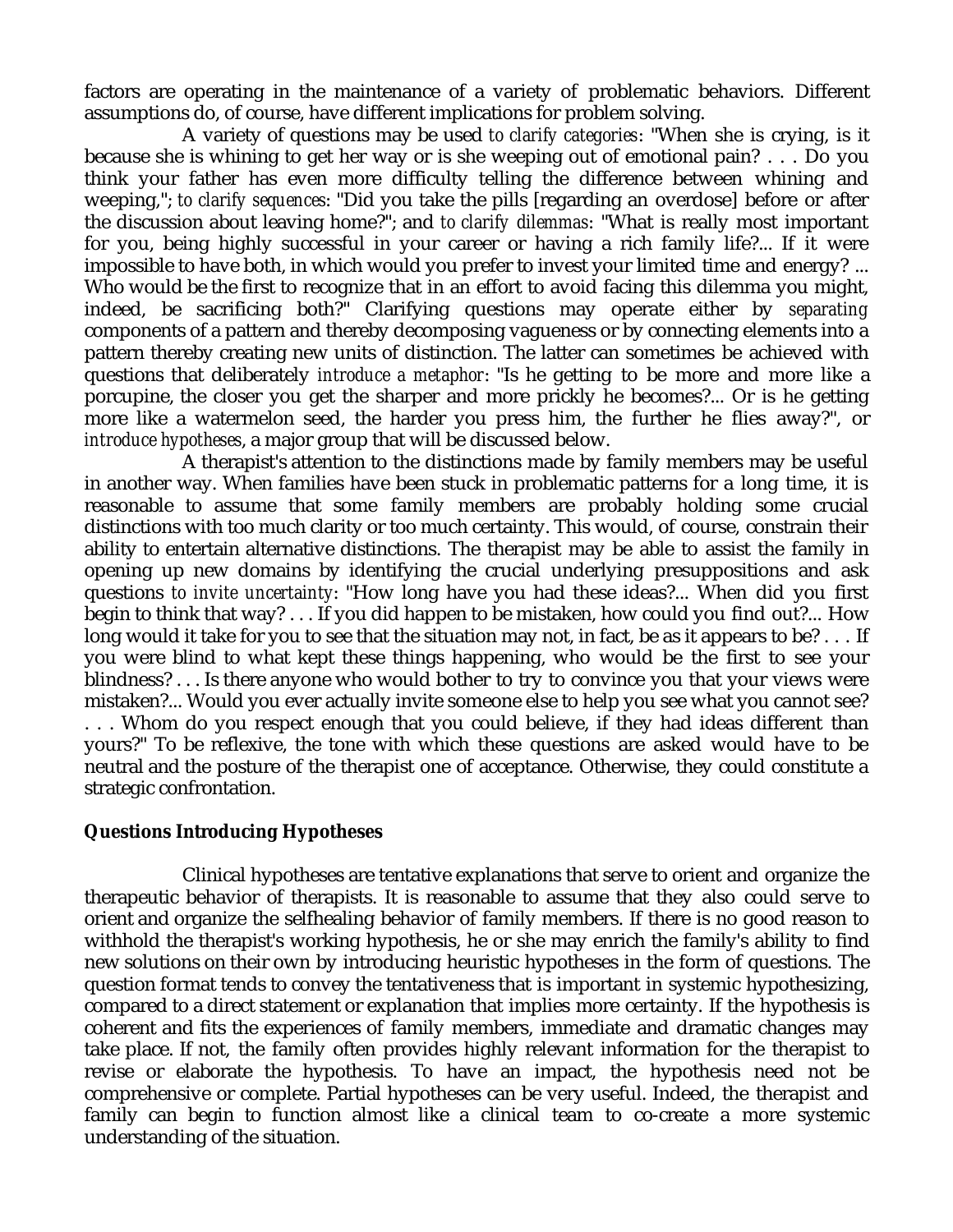The subtypes of this group may be extensive. Only a few examples will beincluded here to illustrate how some aspects of clinical hypotheses can be introduced. Questions may be asked *to reveal recursiveness*: "When you get angry and she withdraws, and when she withdraws and you get angry, what do the children do?"; *to reveal defense mechanisms*: "When he can't tolerate his own shame and guilt, but gets angry at you instead, what do you imagine might make it easier for him to acknowledge and accept the pain?"; *to reveal problematic responses*: "If he does get angry to cover up his vulnerability and you just can't reach out to connect with his underlying sadness, does he see you as punishing and vindictive, or does he see you as simply protecting yourself, or, perhaps, even as paralyzed by your fear?"; *to reveal basic needs*: "In order to grow and mature naturally, what kind of protection and nurturing does she need the most? . . . Mainly some physical and emotional space to exist and express herself? . . . Being provided with comfort and support? . . . Being given guidance and direction?"; and *to reveal alternative motives*: "In looking for a mate during courtship, what do you think your wife was looking for most? Was she looking more for a companion for herself, for a father for her children, for someone to support her and the children economically, for a sexual partner, or what?" Questions may also be formulated paradoxically *to reveal dangers of change*: "If he were forced to acknowledge his own contributions to your depression, even to himself, do you think he could handle it? . . . Or do you imagine him finding himself overwhelmed with guilt and becoming suicidal?" A fully elaborated systemic hypothesis may be too complex to be incorporated into a question and may be more appropriate in the form of a statement. Needless to say, no therapist should feel constrained to ask only questions.

Therapists and teams often formulate hypotheses about the treatment process as well as about the family. Hence, questions may be asked in order *to reveal hypotheses about the therapeutic system*: "If I began to relate to you more like a family member rather than like a professional, how would this become apparent? . .. Who among us would be the first to notice? . . . If I began siding with him again but did not realize it, would you point it out to me?"; or *to expose a therapeutic impasse*: "Say it was impossible for me to be of any real help to you because my input automatically disqualified your sense of self-sufficiency, what would you do?... If I decided that only you could decide whether continuing therapy would be useful for you or not, could you accept that?"

### **Process-lnterruption Questions**

There is an interesting group of questions that may be used to remark upon the immediate process of an interview. For instance, if a conflictual couple began to argue during the course of the session and the interaction appeared to be unfruitful and destructive, the therapist might address the children with questions *to expose the current process*: "When your parents are at home, do they argue as much as they do here?... Or is it even more intense?... Who among you is the most likely to try to intervene? . . . To try to keep clear?" As the couple begin to follow the conversation about them, which the therapist has initiated with the children, their arguing is interrupted and they are triggered into assuming an observer perspective that helps curtail the process. This is certainly a more elegant way to deal with this common problem in therapy than by asking or demanding that the couple stop their fighting. The couple stop themselves reflexively.

The focus for these questions may also be *to reflect on the therapeutic relationship*: "Do you think I may have offended your father by the way I have been asking these questions?... Could it be that I've been getting caught up in seeing mainly your mother's side of things?" Sometimes the therapist may wish to use a question to make an *indirect therapeuticprocess comment*. For example, if parents are giving the children cues (nonconsciously) to avoid the disclosure of sensitive information, a therapist might choose to ask: "I know you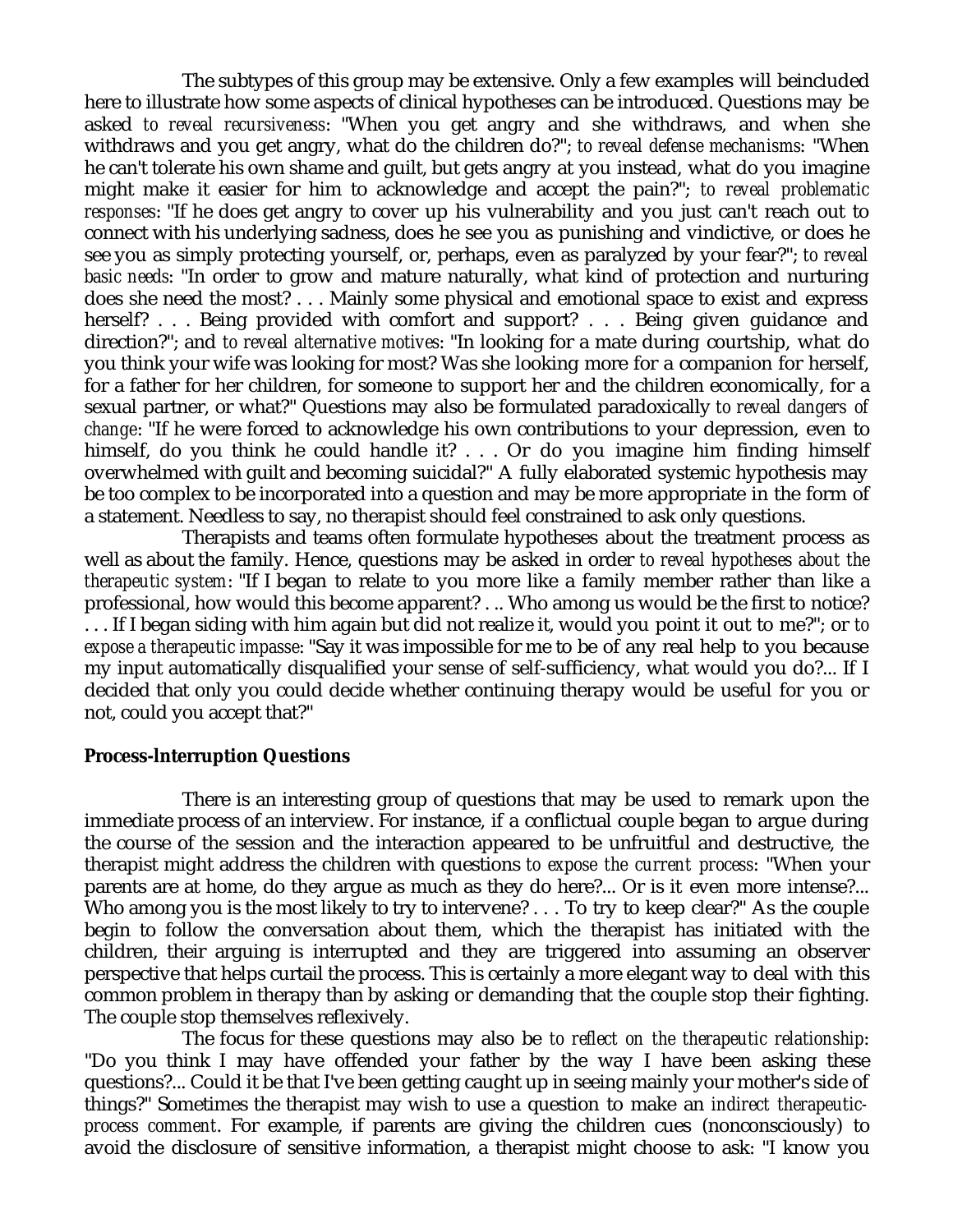would never do this, but say you went to the neighbors and told them everything that was going on at home, who would be the most upset?" Such a question helps reveal the source of the constraint and may trigger the parent to give the child explicit permission to speak up because therapy is a different context. Nevertheless, unexpected disclosures during an interview may place family members at risk for retaliation after the session. In this case the therapist could ask questions t*o minimize remote reactions*: "Do you think she might be frightened that you will be furious with her after you leave the session, because of what she said?... If she was, would she admit it?... Even to herself?... Or does she think that you recognize the need for her to get her complaints out, so they can be talked about even though they are upsetting?" Finally, a series of questions may be asked *to facilitate readiness for termination*: "Do you ever wonder if continuing therapy might actually interfere with your ability to learn how to find solutions on your own?... If therapy did stop, who would be the most upset?... Who would be the most relieved? . . . Do you ever hear yourselves asking the kinds of questions we discuss here?"

#### **CONCLUDING COMMENTS**

This sampling of reflexive questions is not intended to be comprehensive or complete. Rather, it is intended to illustrate the variety of questions that could be used in this manner and to provide sufficient examples to enable their distinctive character to emerge. Seasoned clinicians will recognize many of these questions as familiar. Indeed, they probably have used some of them for years, possibly in a similar manner, perhaps in a different one. However, it is not the specific questions themselves to which I am trying to draw attention. It is the realization that they can be carefully differentiated and intentionally employed to facilitate a family's selfhealing capacity. If this realization becomes part of a therapist's ongoing process of strategizing about what questions to ask during an interview, his or her therapeutic impact may be enhanced substantially.

As noted in Part I (9), several other authors have examined the process of conducting a systemic interview. Some of them also have explored the use of questions as therapeutic interventions. For instance, Lipchik and de Shazer (4) describe "the purposeful interview" and delineate a group of "constructive questions." Fleuridas, Nelson, and Rosenthal (3) include "interventive questions" in their listing of circular questions. White (12) describes "cybernetic questions" and "complementary questions." In some respects, all of these are similar to the reflexive questions described here, especially those of White. There are, however, some differences. Reflexive questioning focuses more heavily on an explicit recognition of the autonomy of the family in determining the outcome. This has an important effect on both the therapist's choice of question and his or her manner of asking. These issues will be explored further in Part III.

#### **REFERENCES**

- 1. Bateson, G. *Steps to an ecology of mind.* New York: Ballantine Books, 1972.
- 2. Cronen, V.E., Johnson, K.M., & Lannamann, J.W. Paradoxes, double binds, and reflexive loops: An alternative theoretical perspective. *Family Process* 21:91-112, 1982.
- 3. Fleuridas, C., Nelson, T.S., & Rosenthal, D.M. The evolution of circular